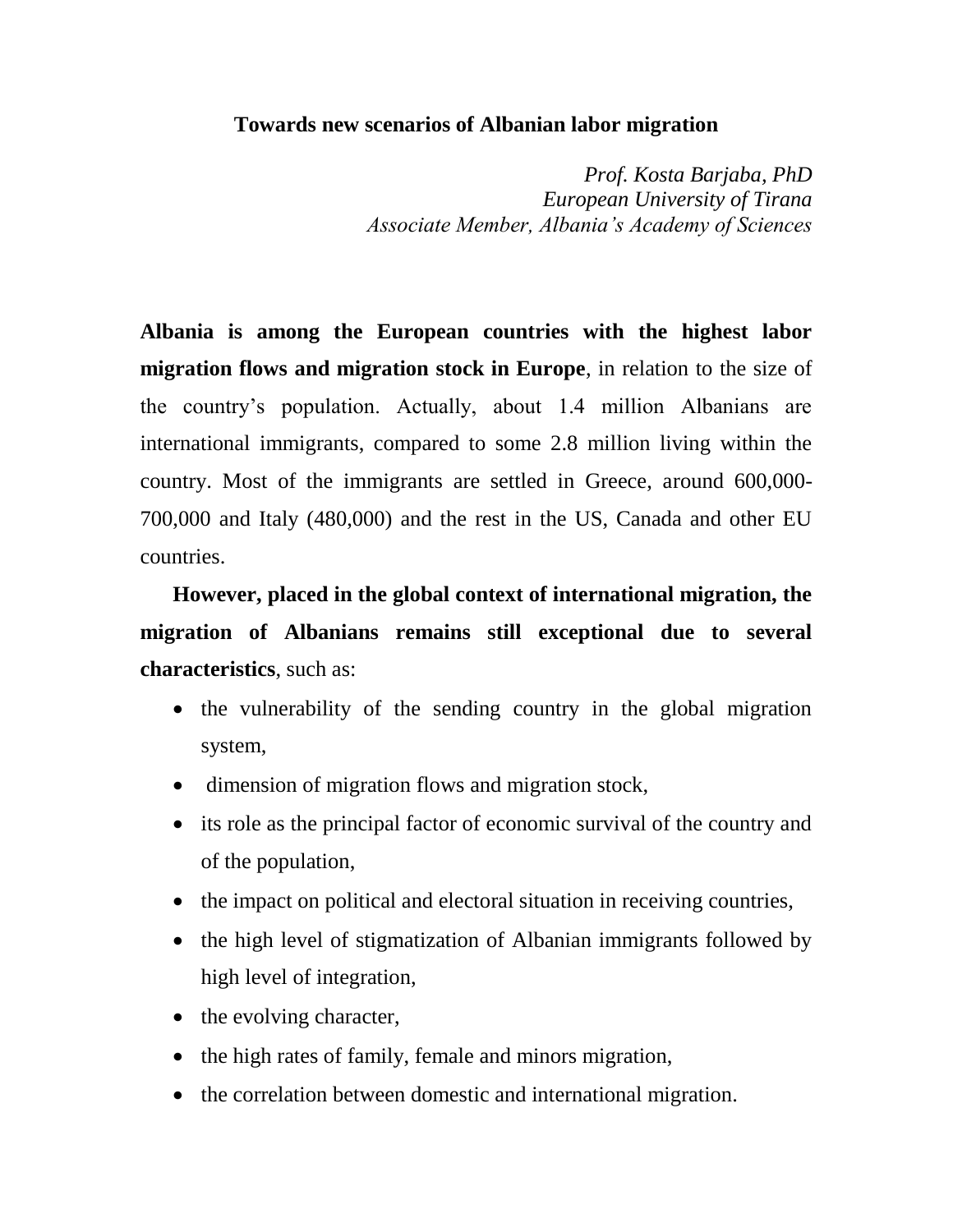These characteristics have also shaped the symptoms of Albanian migration, which developed during the two decades of migratory experience.

The vulnerability of Albania in the global migration system, the context and background of such a weakness and the nature of Albanian migration as a particular case of international migration, **have shaped some of the symptoms of contemporary Albanian migration**, which are linked with its vulnerability, dynamic, particularity and exceptionality.

 **The number of emigrants is reaching record levels. Albania is actually the European country with the highest migration flow**. There are over one million Albanian emigrants. The emigrants' community consists of above 25 percent of the population and above 35 percent of active population. Actually, the average migration flow in developing countries is approximately 5-6 percent of the active population. Consequently, the Albanian emigration flow is 5-6 times greater than the average flow of developing countries.

 **The skills and economic performance of Albanian immigrants is declining.** This is happening due to the limited capacities of receiving country's labor market to absorb foreign labor force because of structural reforms to meet the EU standards and to the impact of recent economic crisis. These make the national labor markets in receiving countries more demanding. Ageing factor is also to be considered. The first generation of emigrants is reaching the pension age and the second generation is encountering diverse barriers and difficulties to join the labor market.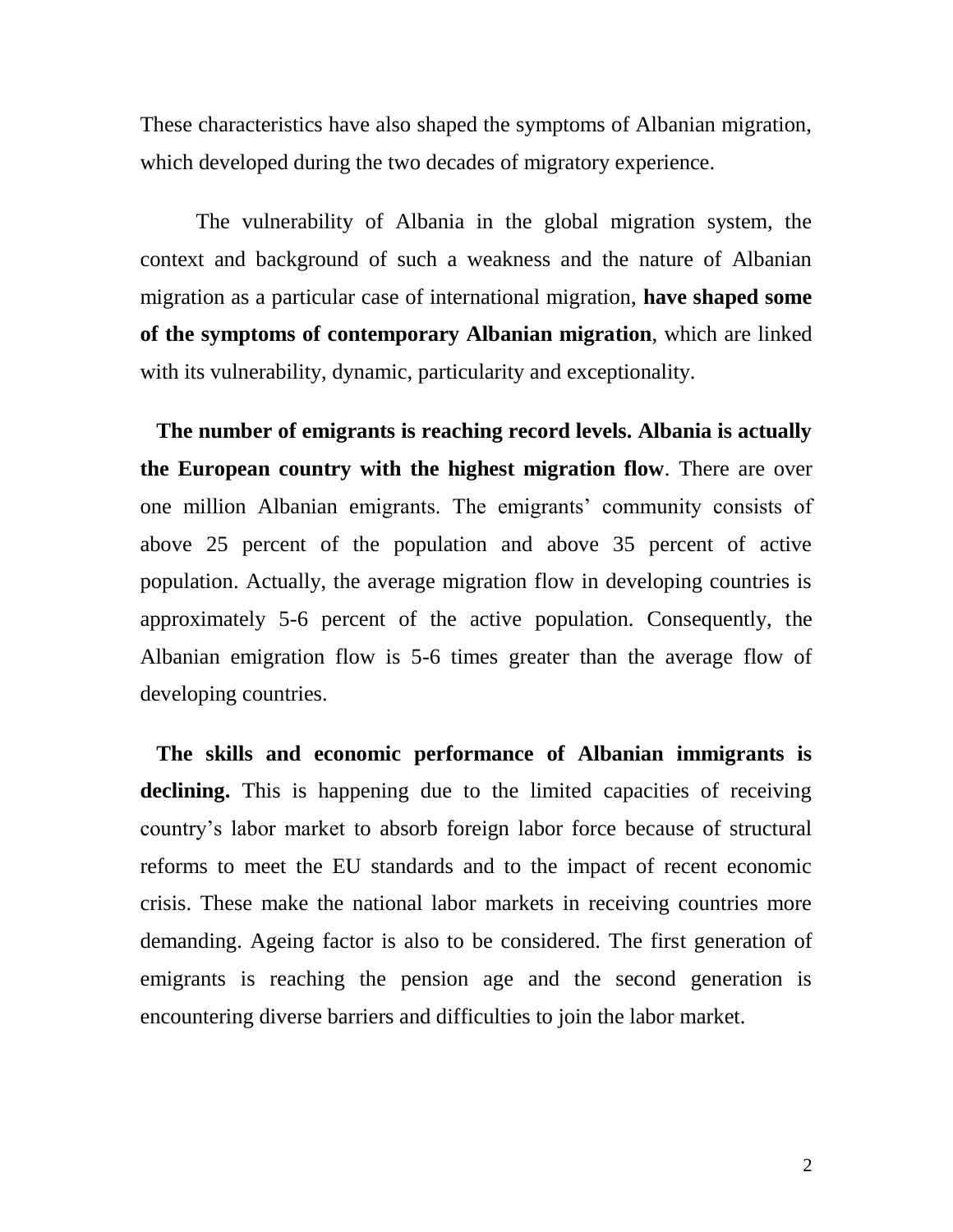**Albanian Immigrants' earnings continue to be lower than natives.**  This is linked with worsening of their economic performance. The gap between immigrants and natives earnings is narrowing slowly. Historical migratory experience shows that the immigrants-natives gap narrows only 10 percent in the first two decades of migration (Borjas, 1999). Contemporary Albanian migration is actually celebrating its 20<sup>th</sup> anniversary.

 **Ethnic origin of Albanian immigrants does still matter.** Albanian immigrants consist of the majority of immigrant community in Greece and the second community in Italy. The so-called phenomena of victimization, incrimination and *demonization* and the public perception of Albanian immigrants have been mostly accredited by local press and media. However, they seem to continue having a visible impact on shaping migration policies and social behaviors of native population in receiving countries. (Perrone, 1998). Despite the noticeable progress, the gap between the image of Albanian immigrant and image of other immigrant communities is still to be considered.

 **Albanian immigrants harm the economic and employment opportunities of least skilled natives.** This happens not only because most of Albanian immigrants have a poor level of skill and education and the higher qualified immigrants are installed into least skilled jobs and employment sectors in the destination countries. Such a competition in the labor market has influenced the anti-immigrant feelings and expectations among the native low skilled or manual workers, who are mostly affected by foreign (Albanian) labor force.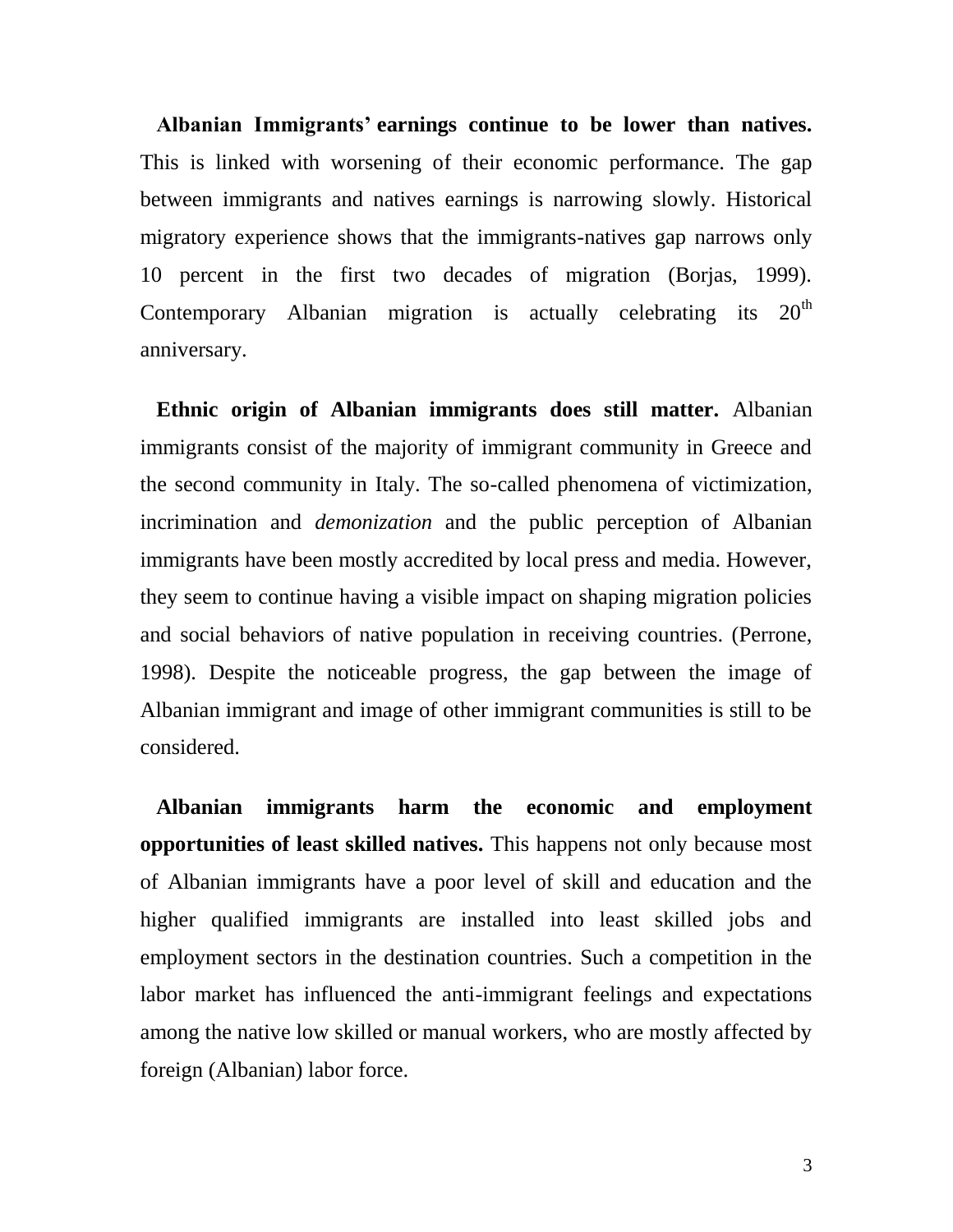**Albanian immigrants have a severe fiscal impact on the receiving countries economy and welfare system.** The least skilled the immigrants, the more heavy is their fiscal burden and fiscal effect on welfare systems, especially in Greece and Italy, where the welfare systems have experienced several problems during the last decade. The surveys on international migration show that for the first 15 years of migration experience, immigrants consist of a burden and after that they become a sponsor to the welfare system in receiving countries. Departing from this theoretical framework, we may now conclude that Albanian immigrants have recently started to contribute to the welfare system in Italy, Greece and other receiving countries.

 **Net economic gains from Albanian immigrants in European receiving countries are significant**. As Albanians enter the labor market in Greece and Italy, the wage of native workers falls and they lose because immigrants drug their wages down. But at the same time the native-owned firms gains, as they are hire workers at lower wages. Consequently, employers gain because immigrants drug wages down and reduce the labor costs. From the consumers' perspective, the native consumers gain as the lower labor market costs lead to cheaper goods and services offered to population. Generally, immigration induces a substantial redistribution of wealth, away from native workers who compete with Albanian immigrants and toward employers and other users of Albanian immigrants' services in the receiving countries. In this perspective, Albanian immigration's impact on the economy and welfare system of receiving countries can be viewed as an income redistribution program, a transfer of wealth from local workers who compete with immigrants toward employers and consumers who use immigrant labor,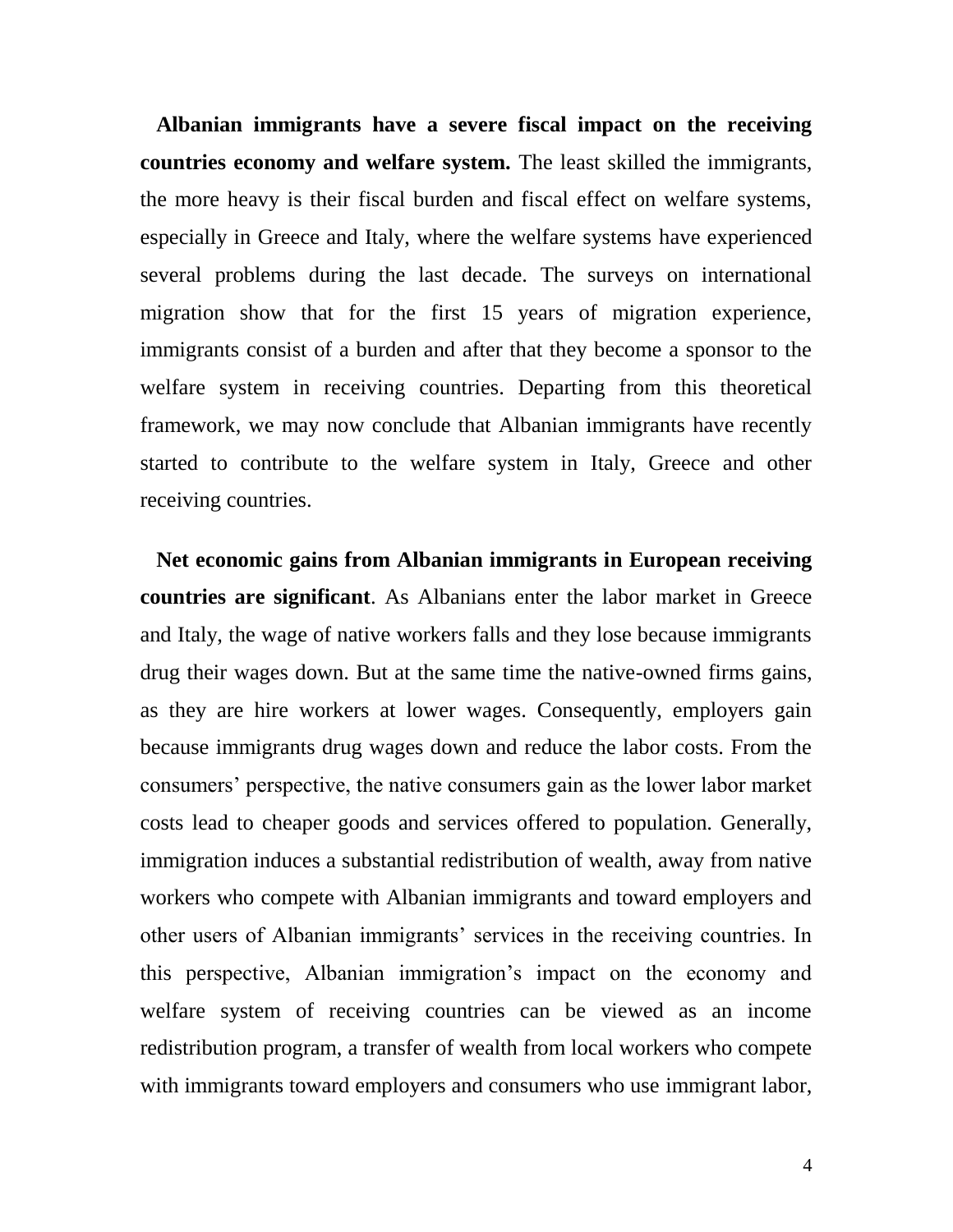products and services. Immigration may benefit or harm the receiving countries even through externalities: products and services born by immigrants: cuisine, cultural products etc. But in this perspective the impact of Albanian immigrants is insignificant, as Albanian cuisine and other products and services are not relevantly expanding in receiving countries.

 **Illegality versus legality: Migration of Albanians started as illegal and is transformed into a legal migration.** At the first wave of Albanian immigration, both Albania, as e sending country, and destination countries, Italy and Greece among them, were unprepared to manage the outgoing and incoming flow. In the context of efforts to regulate the Albanian immigrants flow, Albania signed the respective agreements on migrant seasonal workers with Greece in spring 1996 and with Italy in autumn 1997. The adjustment of migration legislation framework had a visible impact on the changes of the regular-irregular flows and the domination of regular versus irregular immigrants started in 1998. Around 70, 000 Albanian illegal immigrants per year were legalized in both countries, Greece and Italy, during 1998-2005. Consequently, during in 2006 the rate regular-irregular Albanian immigrant was 1.5-1 in Greece and 3-1 in Italy. Actually, such a rate is changing in favor of regular immigrants. Scholars and researchers have particularly explored and evidenced several features of the process of installment and integration of Albanian immigrants in Italy (Barjaba & Perrone, 1996; Barjaba, 2002; Barjaba, 2008; Melchionda, 2003; Pittau & Forti, 2004).

 **Albania has a high level of minors, women's and family migration.** As all Balkan countries (Booth, 1992), Albania has experienced a high level of family migration, favored by cultural, linguistic and geographic neighborhood and by the low cost of migrating in neighbor countries. The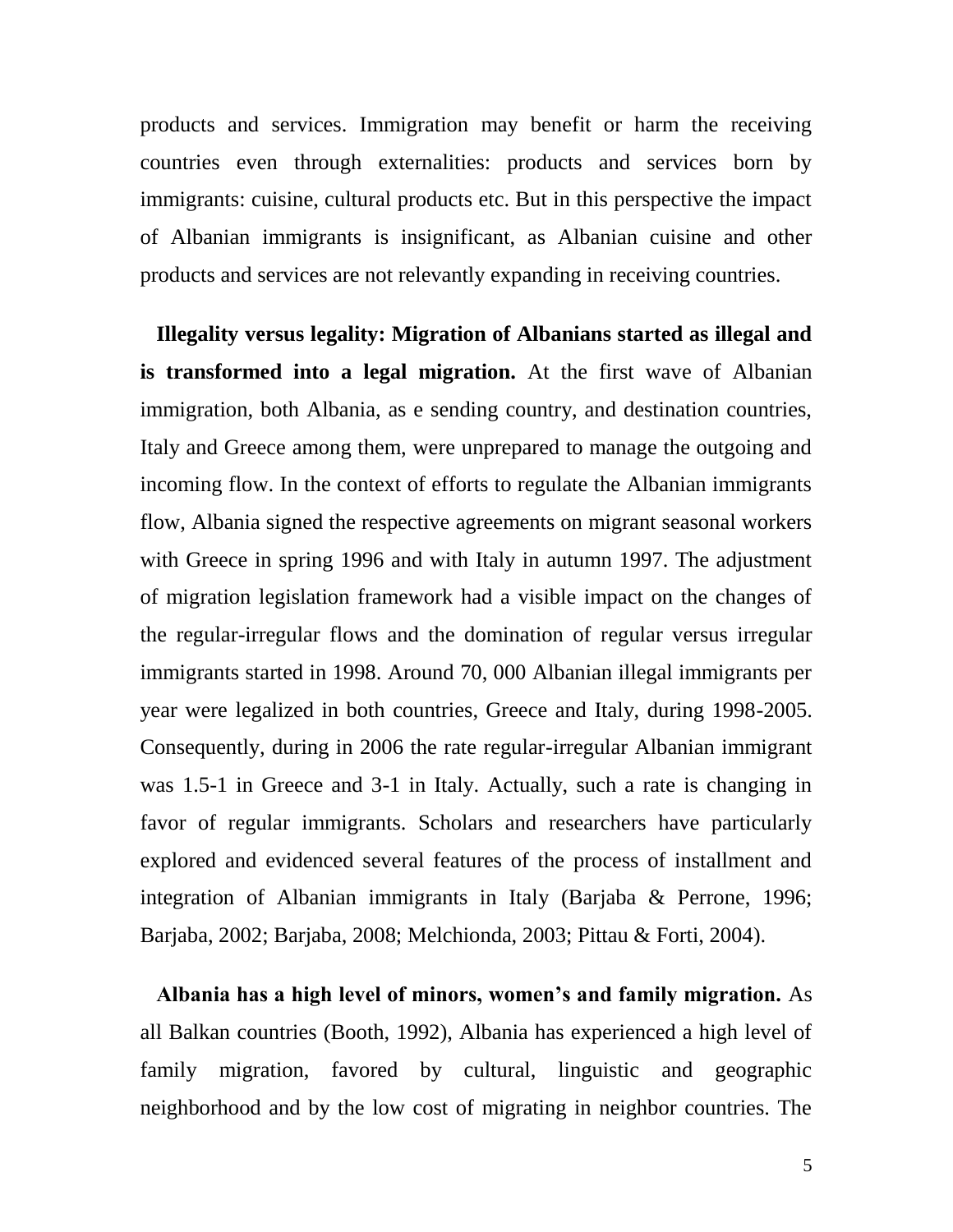country has also experienced a high migration flow of accompanied and non accompanied minors as well as of female migration. Women's migration has been favored by the easiness of entering the labor market, especially in domestic activities. This caused a different widowhood typology: Albania has not "white widows" as in the case of migration from other developing countries, but a sort of "white widowers". Some husbands remained at home, meanwhile their wives emigrated.

 **High level of brain drain and its trend versus brain loss or brain waste.** The high migration flow of qualified people is another feature of Albanian migration. About 50 percent of all lecturers, researchers and intellectuals in the country, most of them young and trained in part in European universities, have left Albania since 1990. Nearly 66 percent of Albanians who have carried out a PhD in Western Europe or the US universities since 1990 have either emigrated from Albania, or never returned to the country after graduation (UNDP, 2006). Most of Albanian qualified professionals are installed in the labor market sectors other from those which fit to their profession and qualification. This has caused "Braindrain" in Albania has symbolically been labeled as the "Canada phenomena", as Canadian migratory policies are favoring migration of qualified people and have attracted thousands of qualified Albanian professional to emigrate to Canada.

 **Migration and consumption source versus migration and development.** As mentioned above, researchers have defined that for the first 15 years, migration serves as a source of economic survival and consumption for the population of sending country. This is also the case for Albanian migration. The policies and actions to use migration as a factor of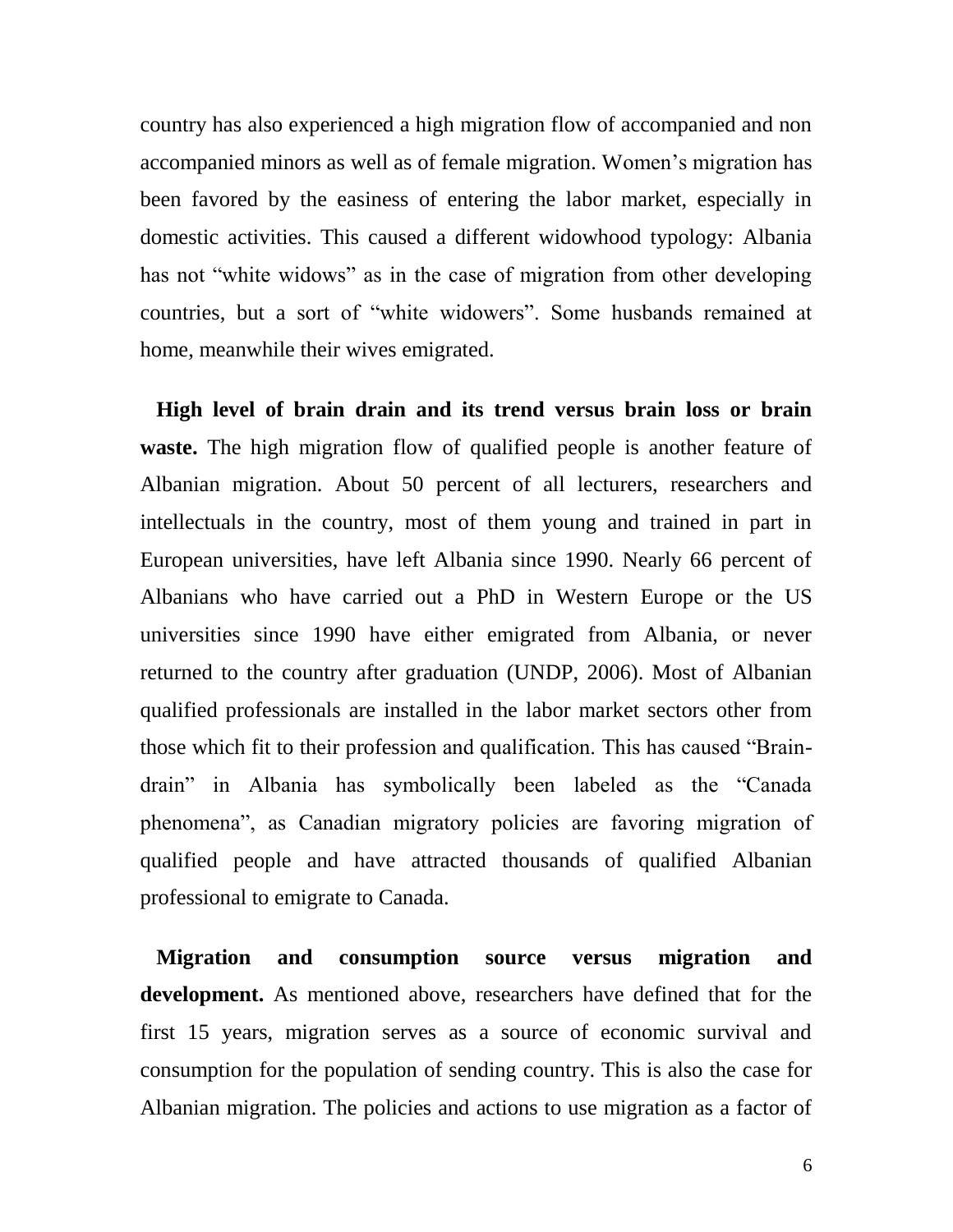country's development are very recent (King & Vullnetari, 2004). The Country Strategy of Migration Management has been approved in 2005 and measures and incentives to support the voluntary return of the successful immigrants during the last years.

 **The country's economic dependency from remittances is proverbial in the case of Albania.** IMF estimates that remittances consist of around 15 percent of Albania's GDP and around 13 percent of family incomes. Migration is still one of the principal sources in guaranteeing economic endurance to Albanian households by providing a way out and survival from poverty. Surveys show that one year of temporary migration produces a five percent growth in consumption. This impact is 50 percent higher in the families with permanent immigrants. 35 percent of households have actually at least one member abroad as international immigrant and 50 percent of them have multiple members abroad. Albania is the country with the highest dependency rate form remittances. India, which is the world's biggest remittances recipient receives an average of 30 USD per capita, meanwhile Albania receives around 500 USD per capita (MPI, 2009). The high dependency rate makes necessary the smart and visionary management of remittances and increases the risks and consequences of poor management. The poor remittances management is demonstrated even as a lack of synergies between remittances and other important sources of development, such as Foreign Direct Investments and trade.

**Impact of migration on population ageing:** The population of Albania declined about 8 percent from 2001 to 2011. Average age of population declined from 28.3 in 2005 to 32.8 in 2011. There are two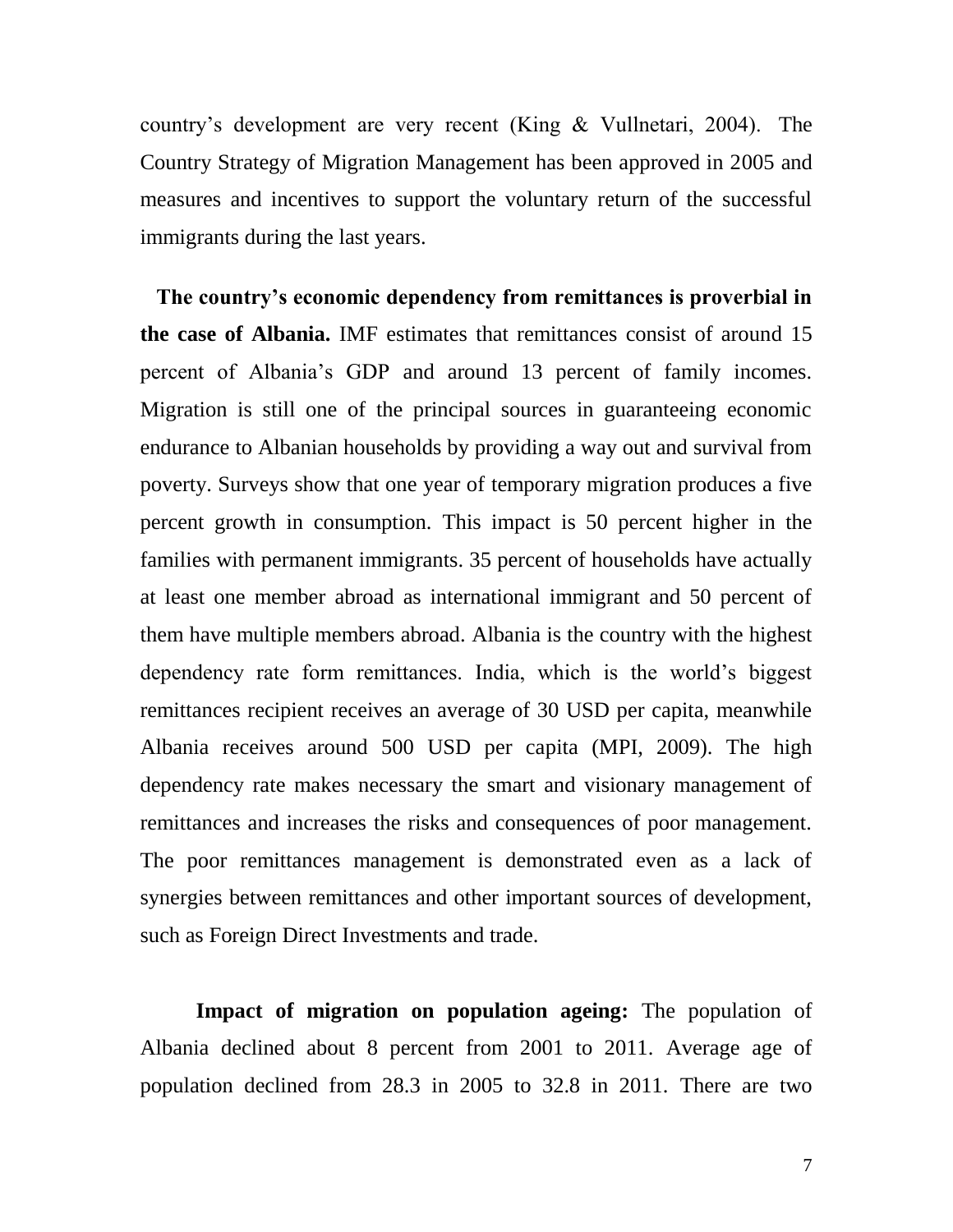principal factors causing the decline an ageing of population: lower birth rates and higher migration flow. Population over 65 has increased from 7.5 percent in 2001 to 10.5 percent in 2011.

**The emerging Albanian migrants' entrepreneurship networks**: Analysis of Albanian migration reveals the view that emigration was the only way out of the economically and politically chaotic situation of the country. The initial overriding of refugees to labor migrants served as a cause to delay the Albanian migrants' entrepreneurship networks and activities. Despite the size of the Albanian migrant communities in Greece and Italy, the Albanians have demonstrated a lower tendency to take up selfemployment than other Eastern European communities. This weakens Albanians opportunities for transnational entrepreneurship activities, which are mainly used my males. This was the context which shaped the features of Albanians' emerging trans-nationalism and its characteristics. In this context, Albanian emigrants act as transmitters of knowledge, innovation, and entrepreneurship. Transnational practices are increasing and there is an emergent transnational social and economic space, encompassing Albania, Greece and Italy.

There are also some other positive promising features of the migration of Albanians. **One of them is the collapse of the so-called "myths" about Albanian immigrants**:

- the myth of demon and criminal is being replaced by the myth of neighbor;
- the myth of usurper of the natives' jobs is being replaced by the myth of competitor;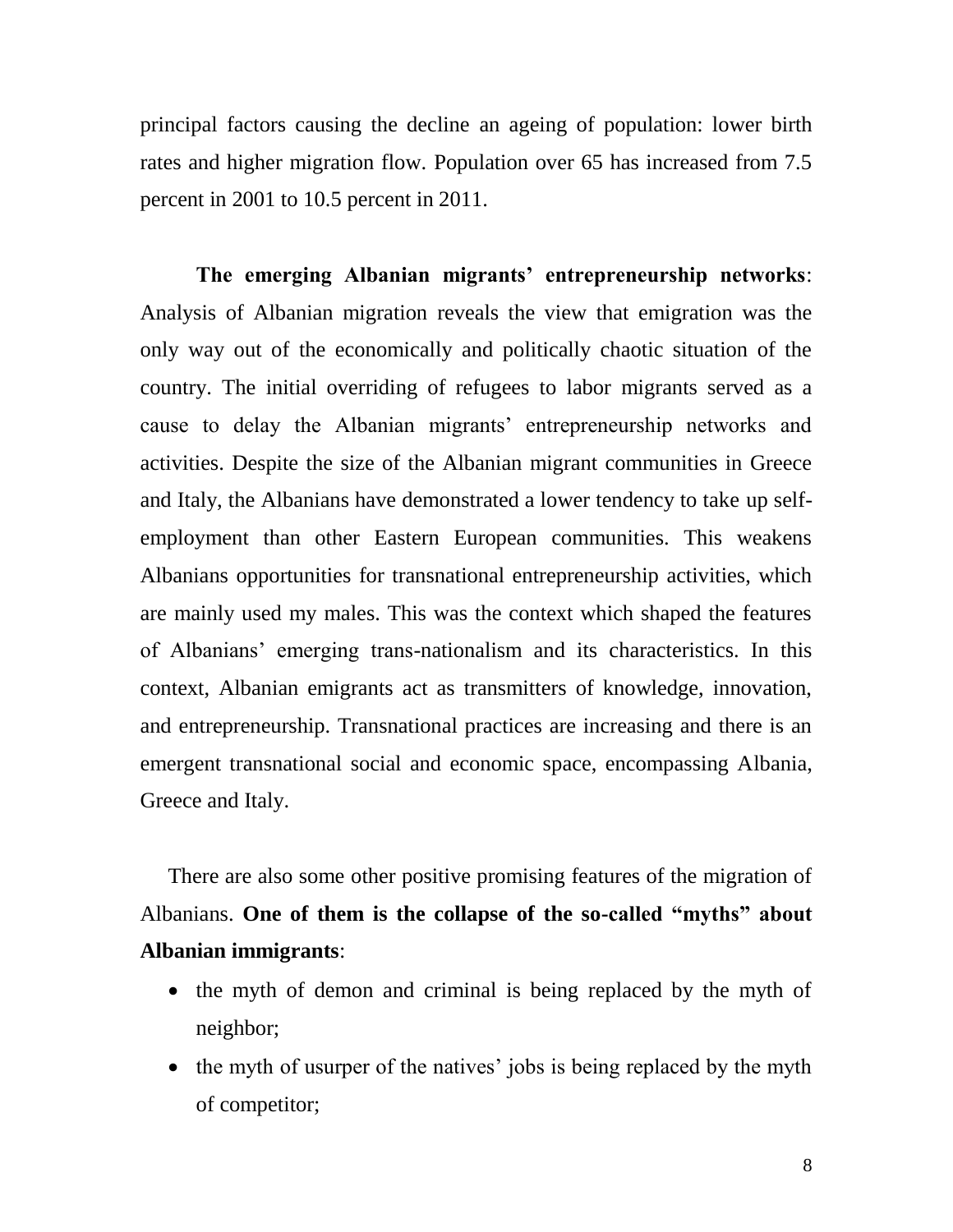• the myth of burden on welfare system is being replaced by the myth of sponsor to the welfare system.

These positive developments not only will contribute to improve the image of Albanian immigrants, but also will help to make labor migration management more effective, efficient and productive and influent to the country.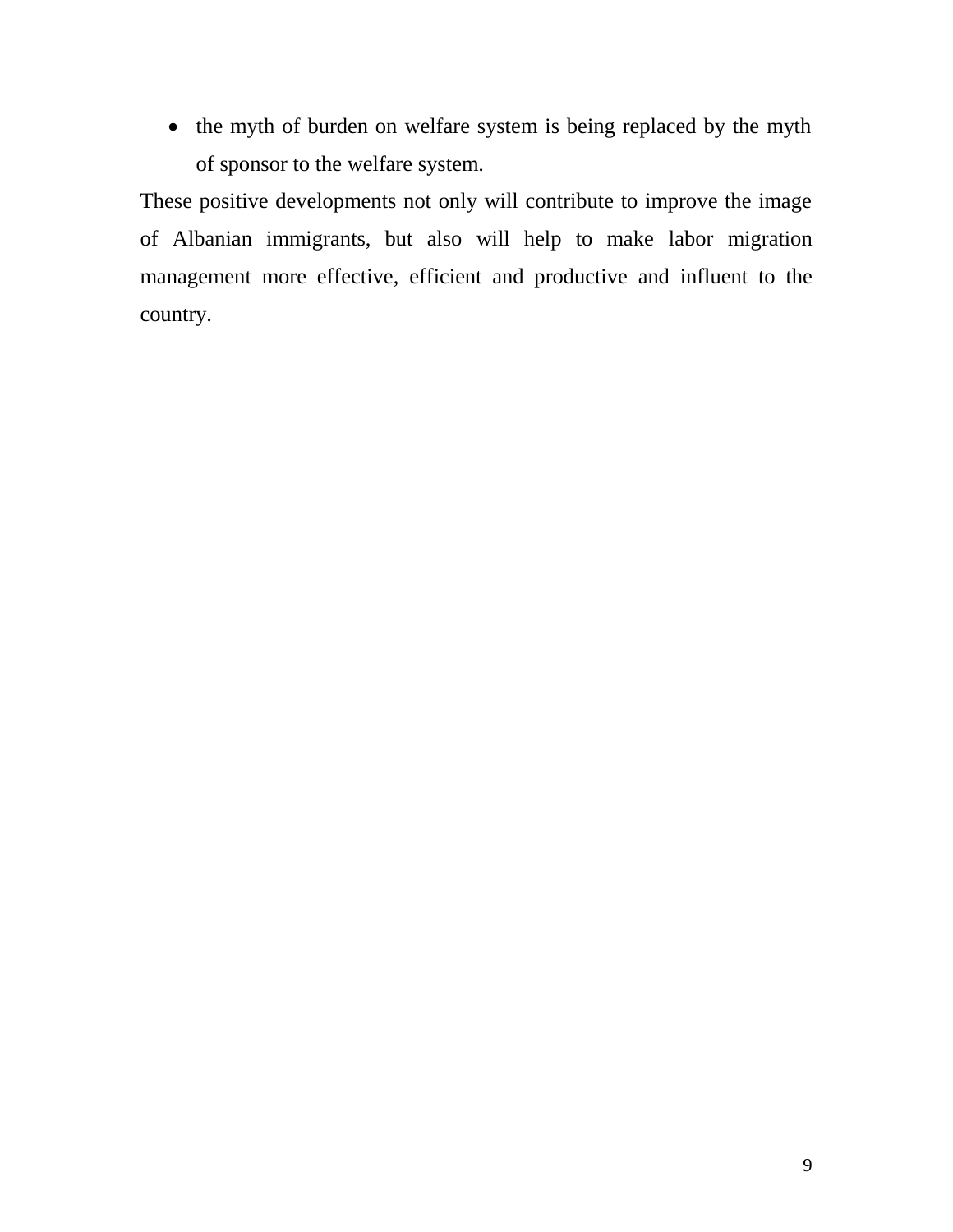## **Bibliography:**

**Barjaba, K**. 2008 Immigrazione Albanese, integrazione e sviluppo, in Devole, R.; Pittau, F., Ricci, A., Urso, G. Gli Albanesi in Italia, Conseguenze economiche e sociali dell'immigrazione, Edizioni Idos;

**Barjaba, K.** 2002 Ondate senza Ritorno: Scritti e Saggi sull'Emigrazione Albanese. *Rome: Organizzazione Internazionale per le Migrazioni*;

**Barjaba, K., Perrone, L.** 1996 Forme e grado di adattamento dei migranti di cultura albanese in Europa (Italia, Grecia, Germania): 1992-1995, *In Barjaba, K., Lapassade, G., Perrone, L. 1996 Naufragi Albanesi, Roma: Sensibili alle Foglie;* 

**Booth, H.** 1992 The migration process in Britain and West Germany, *Avebury, Ashgate Publishing Ltd, England;*

**Borjas, G.** 1999 Heaven's Door. Immigration Policy and the American Economy, *Princeton University Pres, New Jersey*;

**INSTAT,** 2013 Albanian Institute of Statistics, Tirana,

**King, R. and Vullnetari, J.** 2004 Migration and Development in Albania. *Brighton: University of Sussex, Development Research Centre on Migration, Globalisation and Poverty, Country Background Paper.*

**MPI,** 2009 Migration Policy Institute, *Washington DC;*

**Melchionda, U.** (ed.) 2003 Gli Albanesi in Italia. Inserimento Lavorativo e Sociale. *Milano: Franco Angeli;*